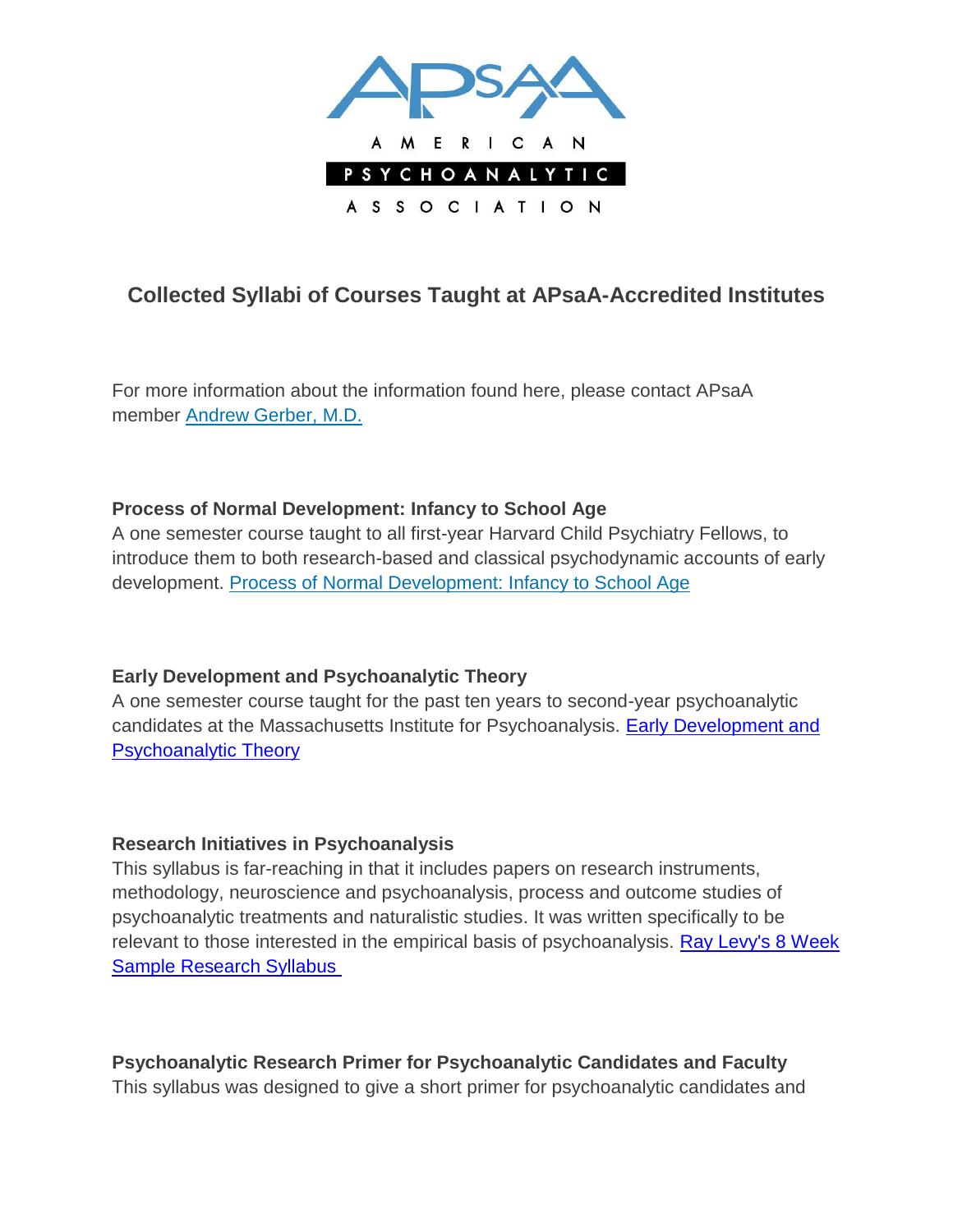faculty members with no prior background in psychoanalytic research. The goals are to make participants more aware of the volume of existing work, particularly along the lines of research into process, outcome, and attachment. Readings are meant to emphasize the sophistication and clinical applicability of this work as well as methodological challenges which would benefit from the expertise and creativity of practicing analysts. This course has not yet been offered. Andrew Gerber's 10 Week Psychoanalytic Research Syllabus

# **Psychotherapy Research course for psychiatric residents in a psychodynamically-oriented training program**

This course has been taught for the past three years at the Weill Cornell Payne Whitney psychiatric residency in New York City to third year residents who are beginning to practice and be trained in psychodynamic psychotherapy but whose overall training model has been in evidence-based medicine.

The goal is to introduce both the importance of an evidence based psychotherapy model, discuss its current limitations (particularly in regards to excluding psychodynamic treatments), and to suggest a model for integrating an interest in evidence with the practice of dynamic therapy and psychoanalysis. Emphasis is placed on process and outcome research and a review, by major diagnosis, of the evidence for psychotherapy (particularly dynamic) in the treatment of mental illness. [Andrew Gerber's 7 week](http://www.apsa.org/sites/default/files/AndrewGerber7WeekPsychotherapyResearchSyllabus.doc)  [Psychotherapy Research Syllabus](http://www.apsa.org/sites/default/files/AndrewGerber7WeekPsychotherapyResearchSyllabus.doc)

## **Research Problems in Clinical Psychology**

15 classes, 2 hours each, currently offered to clinical psychology graduate students of any year, but also suitable for psychology interns, psychiatry residents, or psychoanalytic institute candidates. This course utilizes contemporary research in psychopathology, psychotherapy process/outcome, program evaluation and psychological assessment as class readings to stimulate discussion in order to provide real world/pragmatic examples of these key concepts in an accessible/understandable context. Students will be able to demonstrate/communicate this understanding of applied clinical research methodology, key conceptual issues and contemporary research in written and oral formats. [Mark Hilsenroth's 15 week course "Research](http://www.apsa.org/sites/default/files/HilResProbCLinPsychSyllabi08.doc)  [Problems in Clinical Psychology"](http://www.apsa.org/sites/default/files/HilResProbCLinPsychSyllabi08.doc)

## **Short-Term Dynamic Psychotherapy**

15 classes, 2 hours each, currently offered to 2nd, 3rd, 4th year psychology graduate students, but also suitable for psychology interns, PGY 1-4 Residents, and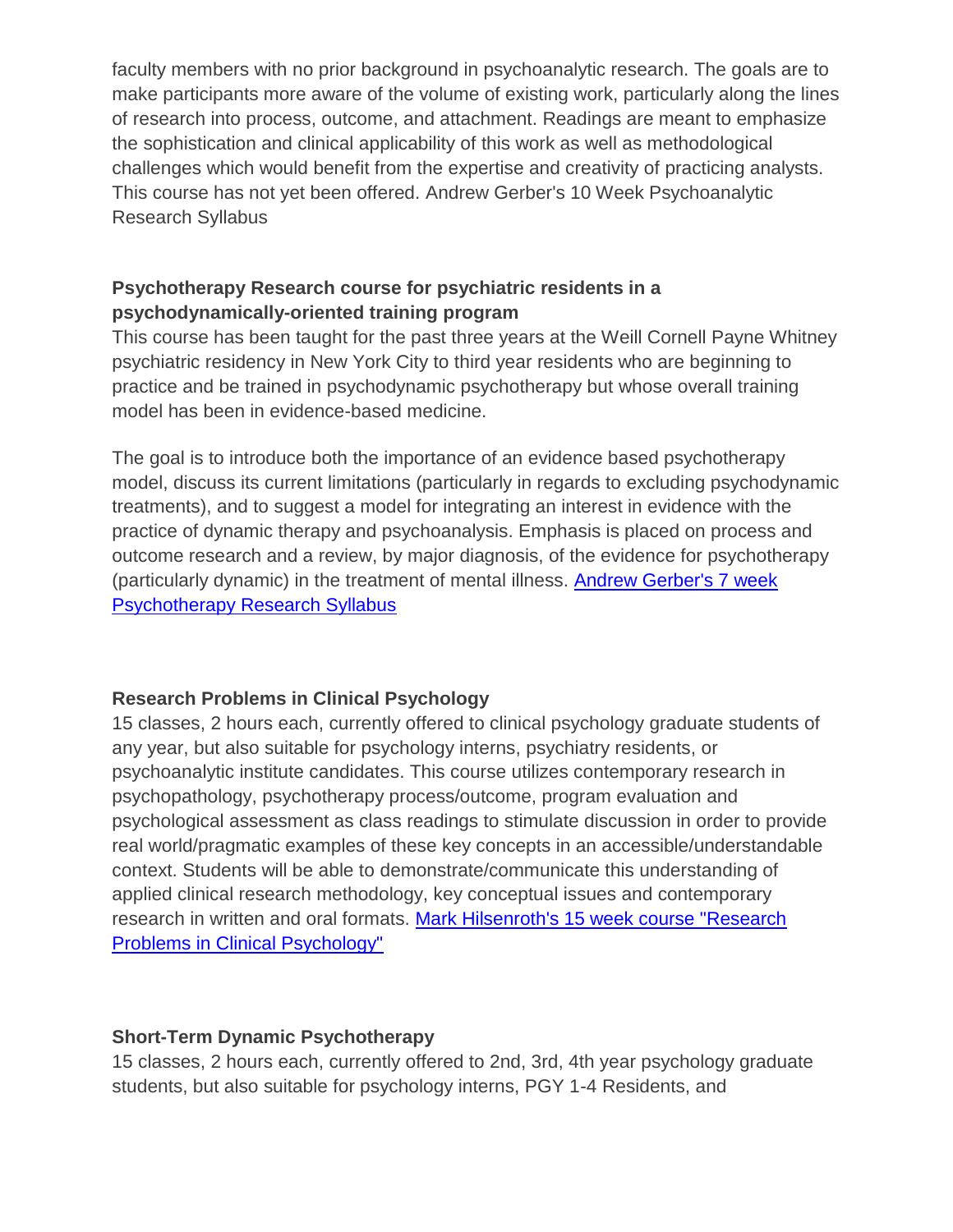psychoanalytic institute candidates. The course is best for trainees that have begun to see psychotherapy patients as this personal clinical experience is vital to class discussion. The basic format of this course consists of review of (videotaped & transcript) applied clinical material, lecture, group discussion and in-class activities relevant to the content area being presented on any given day in the class. The class focus will include reviewing transcript and videotaped treatment interventions of various techniques utilized from a variety of sources. Then, discussion of these interventions with regard to theory, case conceptualization, technique, and research will be developed from this clinical material. [Mark Hilsenroth's 15 week course "Short-term](http://www.apsa.org/sites/default/files/Mark%20Hilsenroth15WkcourseShortTermDynamicPsychotherapy.doc)  [Dynamic Psychotherapy"](http://www.apsa.org/sites/default/files/Mark%20Hilsenroth15WkcourseShortTermDynamicPsychotherapy.doc)

#### **Psychodynamic Theory, Therapy, and Research**

15 classes, 3 hours each, currently offered to clinical psychology graduate students of any year, but also suitable for psychology interns, psychiatry residents, or psychoanalytic institute candidates. This seminar will educate students on contemporary what Psychodynamic Theory and Therapy is and is not, as we will review how various concepts have evolved over the last 100 years and are applicable to current clinical practice.

This course utilizes readings in contemporary Dynamic theory, research in psychopathology, psychotherapy process/outcome, program evaluation and psychological assessment to stimulate discussion in order to provide real world/pragmatic examples of these key concepts in an accessible/understandable context. We will also examine the integration of how contemporary Psychodynamic concepts overlap with current theoretical models from Development, Attachment, Learning, Cognition, Social, and even Behavioral perspectives Students will be able to demonstrate/communicate this understanding of applied clinical research methodology, key conceptual issues and contemporary research in written and oral formats. [Mark](http://www.apsa.org/sites/default/files/MarkHilsenroth15WkCourseDynamicTheoryTherapyResearch.doc)  [Hilsenroth's 15 week course "Psychodynamic Theory, Therapy, and Research"](http://www.apsa.org/sites/default/files/MarkHilsenroth15WkCourseDynamicTheoryTherapyResearch.doc)

#### **The Scientific Basis of Psychotherapy**

This syllabus was originally created for a graduate school course in psychotherapy research. It contains references for seminal papers in process and outcome research, offers papers with a historical view of the field and contains papers of original research. [Stuart Ablon's 11 week course "The Scientific Basis of Psychotherapy"](http://www.apsa.org/sites/default/files/StuartAblon11WkCourseScientific%20Basis%20of%20Psychotherapy.doc)

#### **Introduction to the Psychoanalytic Model of the Mind**

19 week course currently being taught to second year psychiatry residents at Weill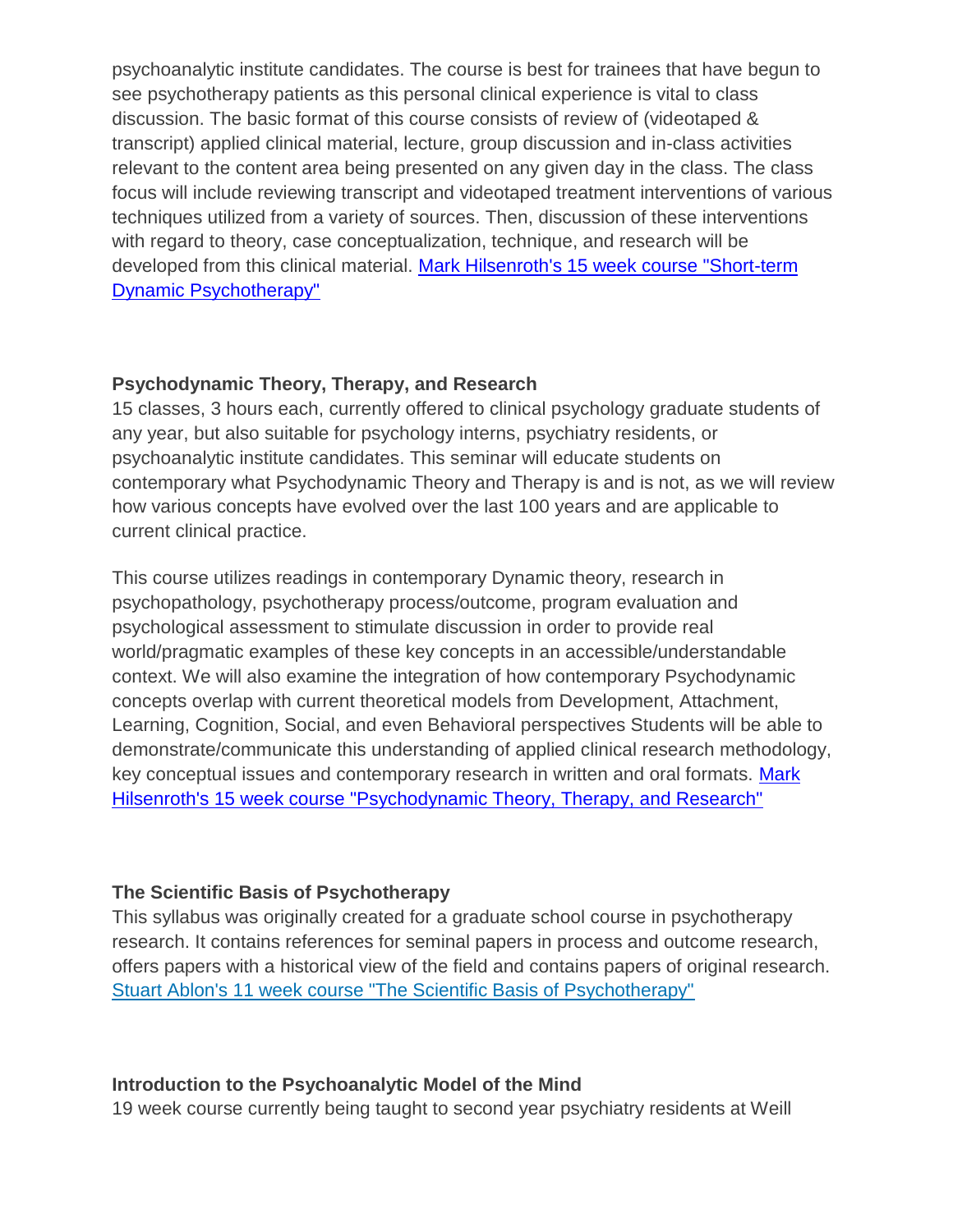Cornell Payne Whitney Clinic in New York City. The course is a research-linked introduction to the psychoanalytic model of the mind meant to frame the residents' concurrent training in psychodynamic psychotherapy and, more broadly, their introduction to a psychodynamic framework in contemporary psychiatry. [Elizabeth](http://www.apsa.org/sites/default/files/ElizAuchincloss19WkCourseIntroductiotoPsychoanlayticModeloftheMind.doc)  [Auchincloss's 19 week course "Introduction to the Psychoanalytic Model of the Mind"](http://www.apsa.org/sites/default/files/ElizAuchincloss19WkCourseIntroductiotoPsychoanlayticModeloftheMind.doc)

#### **Psychoanalysis and Cognitive Neuroscience**

This is a bibliography for a general course aimed at psychiatric residents linking psychoanalytic thinking and contemporary topics in cognitive neuroscience. The mission is to show that though emerging from different traditions and using vastly different vocabularies, these two fields address overlapping questions about cognition, affect, attention, and self-regulatory control. Elizabeth Auchincloss's bibliography for a course [on "Psychoanalysis and Cognitive Neuroscience"](http://www.apsa.org/sites/default/files/ElizAuchinclossbibliographyforcourseonPsaandCogNeuroscience.doc)

## **Psychotherapy II - Technique, Theory, and Research**

15 session graduate course for second year doctoral students in Clinical Psychology. 8- 10 students meeting for three hours once-a-week. Seminar/discussion format. About 2,000 pages of reading. Currently being taught at the University of Tennessee. [Mike](http://www.apsa.org/sites/default/files/MikeNash15sessioncoursePsychotherapyTechniqueTheoryResearch.doc)  [Nash's 15 session course "Psychotherapy: Technique, Theory, and Research"](http://www.apsa.org/sites/default/files/MikeNash15sessioncoursePsychotherapyTechniqueTheoryResearch.doc)

## **Empirical Approaches to Psychoanalytic Thinking**

Following a "critical thinking" model, this course addresses current controversies about the place of psychoanalysis among the sciences, particularly the interface and conflicts between clinical approaches and systematic empirical approaches. We discuss the current status in psychoanalysis of outcome research and process research. Leon Hoffman's [12 session course](http://www.apsa.org/sites/default/files/NYPSIEmpirical20072008Annotatedbiblio.pdf)

## **Psychoanalytic Research Sequence**

#### **Part 1 - The Underlying Logic of Clinical Psychoanalysis**

Following a "critical thinking" model, this course addresses current controversies about the place of psychoanalysis among the sciences. Is it sui generis, one of the biological sciences, or is it a non-scientific intellectual endeavor? Usual scientific methods generate "public" raw data which can be scrutinized and re-evaluated by others in the field. How does one reconcile this scientific requirement with the case history method (i.e., inferences based on essentially "private" data)? In what way are recordings of sessions useful? What are the differences between the case history approach and the